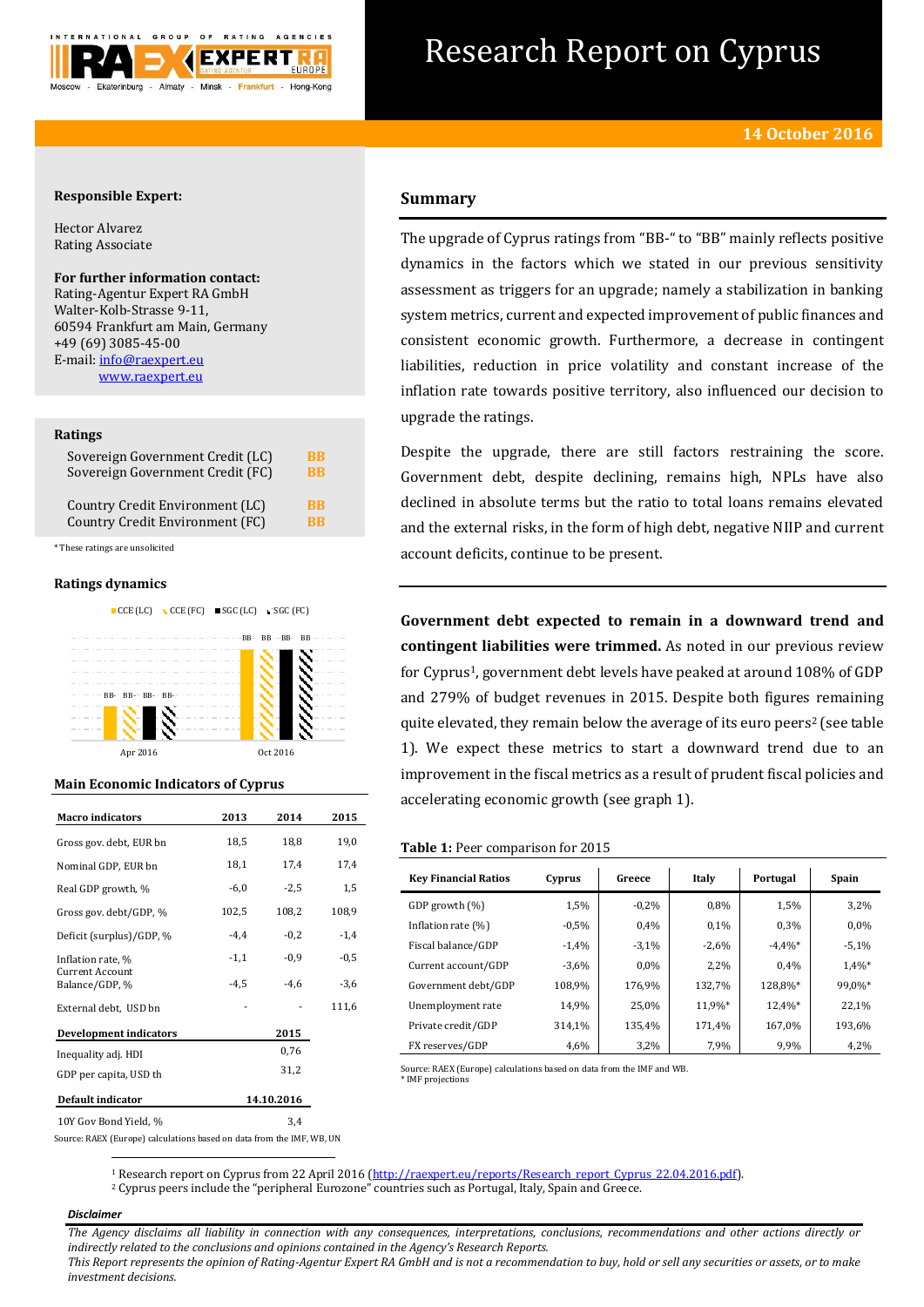

**Graph 1:** Government debt dynamics







Source: RAEX (Europe) calculations based on data from the IMF

The structure of the government debt remains favorable. As of 2Q 2016 short-term debt was as low as 3% of GDP and 7,7% of budget revenues and represented only 2% of the total debt. Furthermore, 95% is issued in EUR and 65% of total debt comes from official loans. Despite floating interest rate debt being 46% of total debt, the Agency does not see a risk in this type of debt due to the current QE program from the ECB and the low financing cost environment in the Eurozone.

Moreover, contingent liabilities declined substantially in 2016. As a result of the cancellation of government guaranteed bonds by the Bank of Cyprus, the amount of government guarantees went from 15% of GDP to around 9% of GDP, a figure close to the EU average.

**The fiscal budget has stabilized and continues to narrow.** The government budget balance stood at -1,4% in 2015 without considering the one-off effect of recapitalization of the cooperatives. Even though government revenues have struggled to pick up consistently in the current year, expenditures have been maintained consistently low and the balance for year-end is expected to be narrower supported by increasing economic growth, mainly from touristic activities (see graph 2).

Despite the fiscal improvements, structural reforms and privatization plans have not yet materialized as expected.

**We anticipate real GDP growth to accelerate and maintain a constant pace in the following years.** Real output growth in Cyprus was 1,5% in 2015 propelled by tourism and private consumption caused by a decline in the overall price level. By 1H 2016, real GDP growth has remained positive and the economy has shown broad-based growth, except for the financial services sector which shrunk by 5,3% (see graph 3).



**Graph 3:** Structure and growth of the economy

Source: RAEX (Europe) calculations based on data from Cystat

## *Disclaimer*

*The Agency disclaims all liability in connection with any consequences, interpretations, conclusions, recommendations and other actions directly or indirectly related to the conclusions and opinions contained in the Agency's Research Reports.*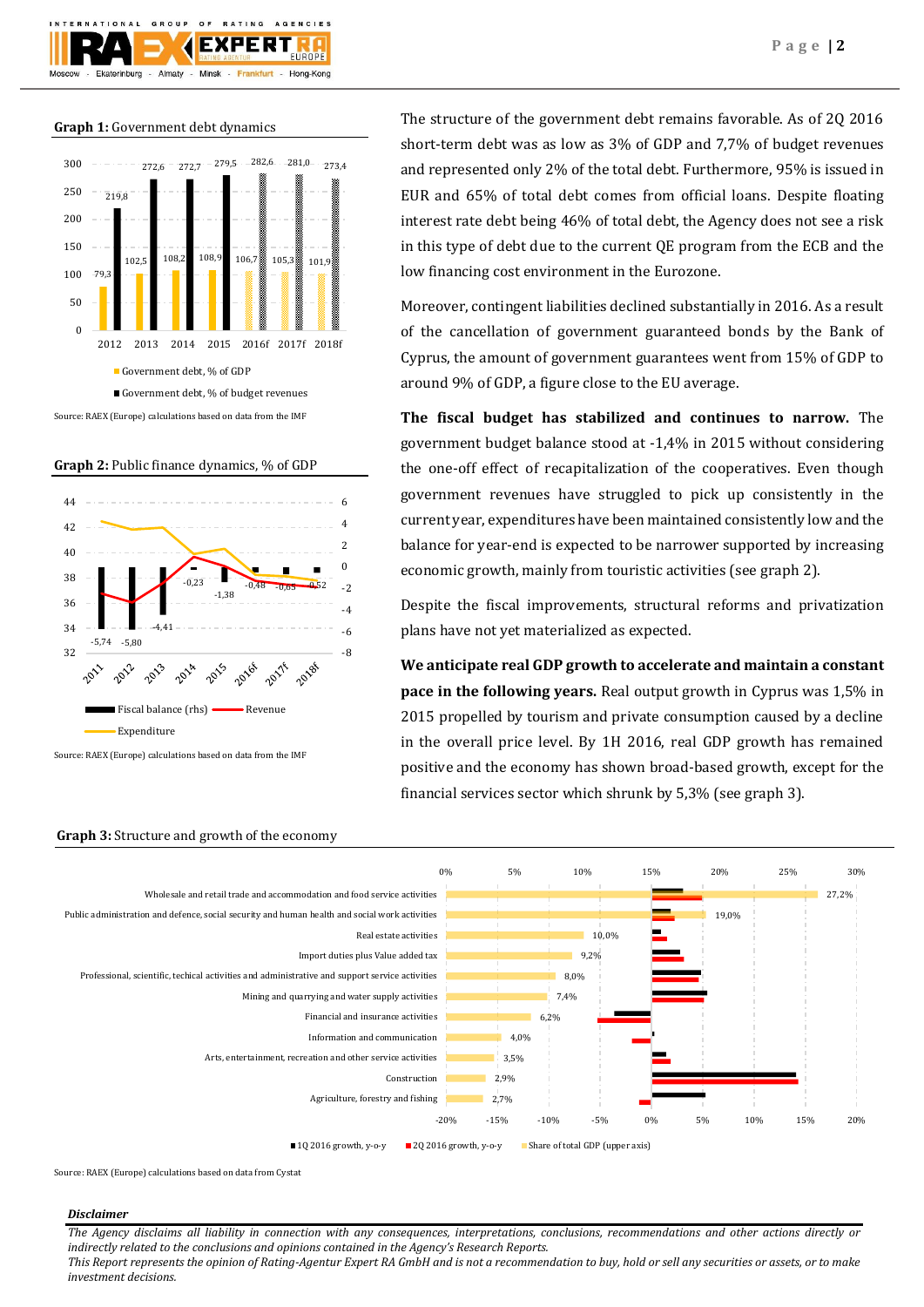The unemployment rate in Cyprus remains high at 14,9%, as mentioned in our previous report. Despite this, it is still below the average of its euro peers (see table 1).

Inflation was negative in 2015 and has remained so along 2016 (-0,6% by August 2016). In spite of this, prices are less volatile and inflation is starting to pick up; we expect it to return to positive territory in 2017 driven by an increase in food, clothing and health prices (see graph 4).



**Graph 4:** CPI growth per item, y-o-y % growth

Source: RAEX (Europe) calculations based on data from Cystat

**Graph 5:** NPLs dynamics



Source: RAEX (Europe) calculations based on data from the Central Bank of Cyprus

**The country still has a substantial external risk exposure.** Gross external debt of the country stood at around EUR 96,5 bn in 2Q 2016 and was as high as 640% of GDP in 2015; it is the highest among its euro peers. Nevertheless, it has declined by about 11% since 1Q 2015 when it was EUR 106,9 bn.

As stated in our previous report, the net international investment position (NIIP) is the lowest in the EU. The current account balance was -3,6% of GDP in 2015 and it is expected to remain negative propelled by the substantially wide deficit in goods trading. Despite this, we anticipate it to remain stable after posting deficits lower than 10% of GDP five years ago.

**Banking metrics continue to show improvements, but NPLs ratios have not eased.** Even though banking metrics have generally improved and stabilized, the system remains susceptible to further risks given the persistent high level of NPLs to total loans. NPLs have declined in absolute terms, however total outstanding loans have declined at a faster pace, causing an increase in the NPLs to total loans ratio which, by July 2016, stood at 49,6% (see graph 5).

While the deleveraging and NPL restructuring in Cyprus continues in order to reduce exposure to these types of risks, the amount of domestic

#### *Disclaimer*

*The Agency disclaims all liability in connection with any consequences, interpretations, conclusions, recommendations and other actions directly or indirectly related to the conclusions and opinions contained in the Agency's Research Reports.*